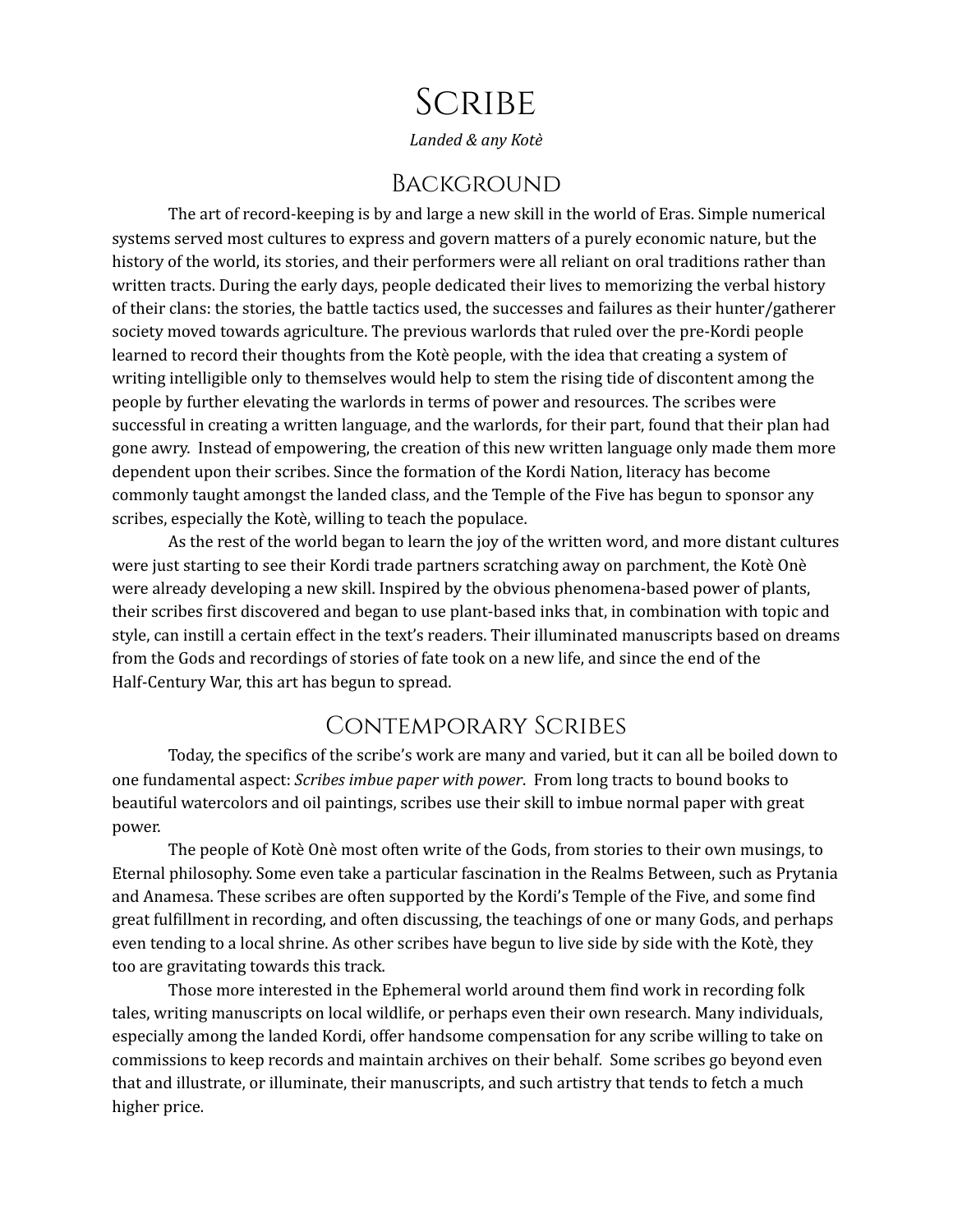# **MECHANICS**

Those who use different in-game inks to create illuminated manuscripts are known as scribes. The profession requires you to study the different kinds of in-game plants, their associations, and how they might be used to create in-game effects through writing. More information about plants and their association is made available once you purchase the profession through a supplement.

All magical plants contain 2 components: essence and parts. Scribes use either the *essence* of plants in their craft. Extraction of plant essence destroys the plant unless otherwise stated. Any plants with black tape have lost their essence and cannot be used by Scribes. Plant essence is considered non-stealable, does not require physical representation, and expires if not used by the end of the event if prepared during game. Essence can be used in the creation of specific manuscripts, with a greater concentration of essence resulting in more potent effects.

While manuscripts can be written or drawn anywhere, all manuscript imbuing must be done at an appropriate workstation and takes one minute per plant essence used or can be imbued during the between game period. All manuscript content and effects must be submitted to staff for review prior to being created in game.

| <b>Level</b>  | Requirement                                          | <b>Time</b> | <b>In-game Benefits</b>            |
|---------------|------------------------------------------------------|-------------|------------------------------------|
| <b>Novice</b> | Write 1 basic manuscript per event                   | 2 events    | Skill: Craft Basic Manuscript      |
|               | for 2 events.                                        |             |                                    |
| Journeyman    | Write 1 diffuse manuscript per                       | +2 events   | Skill: Craft Diffuse Manuscript    |
|               | event for 2 events.                                  |             | <b>Manuscript Specialization</b>   |
| Master        | Write 1 imbued manuscript per<br>event for 3 events. | $+3$ events | Skill: Craft Imbued Manuscript,    |
|               |                                                      |             | <b>Advanced Plant Extraction</b>   |
|               |                                                      |             | Access to the local branch library |
|               |                                                      |             | of the Temple of the Five          |
|               |                                                      |             | May request 1 new library          |
|               |                                                      |             | material per year                  |
| Grandmaster   |                                                      |             | Skill: Craft Saturated Manuscript, |
|               |                                                      |             | <b>Specialization Guide</b>        |

### Progression

# Skills

*Note: Each manuscript skill listed below is classified as an infinite-use skill, but it requires the indicated amount of materials and roleplay time (1 minute per plant used).*

**Craft Basic Manuscript (1)** Allows the crafting of *basic manuscripts.* Basic manuscripts require the use of *one* of any single magical flower to create an associated effect.

**Craft Diffuse Manuscript (2)** Allows the crafting of *dif use manuscripts.* Diffuse manuscripts require the use of *two* of any single magical flower to create an associated effect.